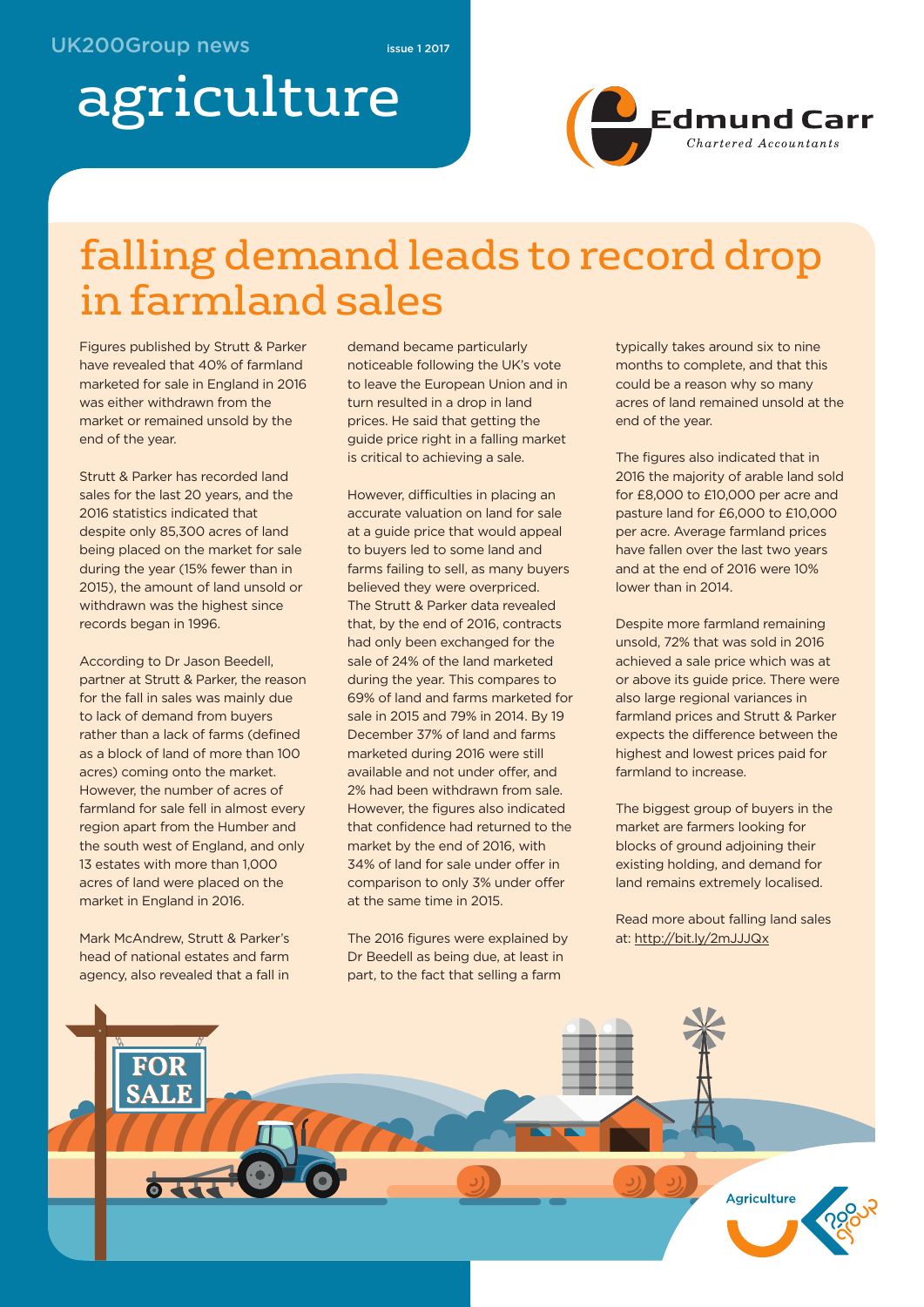### £120 million funding boost for rural enterprises in England

Grant applications are now being accepted for a new £120 million fund to support business growth and job creation in rural areas. The Growth Programme, which is part of the Rural Development Programme for England, provides grants of more than £35,000 to support business start-up and development, food processing and tourism infrastructure projects across England. Small and micro-businesses with fewer than 50 employees in 29 local enterprise partnership (LEP) areas can apply for the grants.

The Rural Payments Agency (RPA), which manages the fund, has produced a number of handbooks that set out the type of projects the

Growth Programme will fund, as well as the eligibility criteria and how to apply.

Examples of eligible projects include farmers setting up a business to create a new milk processing facility, creating a new visitor attraction or farm diversification projects. A series of workshops will take place across England for applicants to meet with the RPA and their local LEP before submitting an application.

Alison Webster, Rural Development Director at the RPA said: *"This is excellent news for small and microbusinesses, particularly in the food and drink and tourism sectors, which play a major role in the*

*economy of rural areas. We are looking to support high quality, high impact investments and we encourage small rural businesses to grasp this opportunity to think big."*

HM Treasury has also confirmed that it will guarantee the funding for Growth Programme projects that are agreed and signed while the UK remains a member of the EU, regardless of whether the project ends after the date the UK eventually leaves the EU. The deadline for applications is 31 January 2018.

Read more about the Growth Programme at: http://bit.ly/2lgLfsD

### CLA welcomes plans to boost rural economic growth

The Department for Communities and Local Government (DCLG) has published its long-awaited response to the Rural Planning Review. The review, which was first published in February 2016, sets out DCLG's plans to improve planning policy in rural areas across England. In particular, the review was set up to consult farmers and rural business owners about the planning and regulatory issues that constrain growth and development in rural areas.

The Country Land and Business Association (CLA) has welcomed DCLG's response and its commitment to support rural economic growth. The CLA, on behalf of landowners and farmers across England, had

proposed a number of reforms to support the expansion and diversification of rural businesses in its response to the original review. DCLG has taken forward many of the CLA's proposals, including measures to support house building in rural areas and reforms to the planning system.

The DCLG response also sets out new guidance on the provision of infrastructure, such as on-farm reservoirs and polytunnels, as well as more freedoms for farmers to turn vacant agricultural buildings into residential dwellings. The review also outlines measures to support farm shops and food production. Ross Murray, President of the CLA

said: *"These proposed reforms will have a positive impact on rural economic growth. It is important that farmers improve their infrastructure and reducing planning barriers to them creating on-farm reservoirs could make the difference in encouraging them to invest in their business.*

*"Turning redundant agricultural buildings into new homes could add income and meet housing needs. The idea of a specific new right of permitted development to create affordable homes in particular is a positive step forward."* Read more about the DCLG review at: http://bit.ly/2mxq3CD

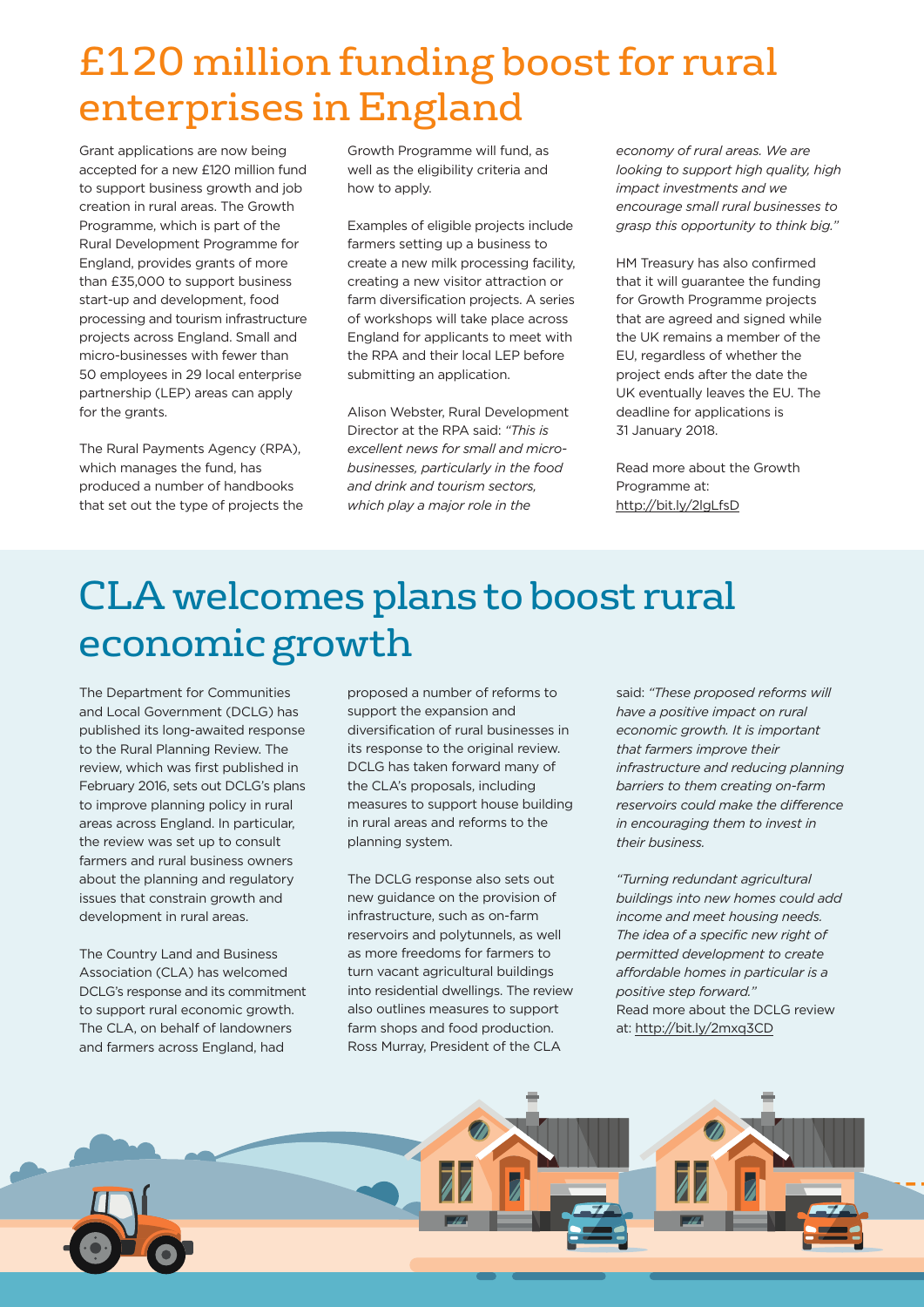## in brief...

#### **New £40 million fund for Welsh farmers**

The Welsh Secretary for Environment and Rural Affairs, Lesley Griffiths, has announced a new £40 million scheme for farmers across Wales. The scheme will provide funding to help farming enterprises to improve their competitiveness and diversify their income, as well as supporting farmers to reduce their carbon emissions. Under the scheme, farmers will be able to apply for funding of up to £12,000, of which 40% will be made available as a grant. Farmers can use the funding to invest in around 80 items such as equipment linked to crop management, animal health, resource efficiency, energy efficiency and IT systems. The scheme will run for four years and will open for applications in April 2017. http://bit.ly/2mdCaDG

#### **Farmers in Northern Ireland to lose out under Universal Credit**

The Ulster Farmers' Union has warned that self-employed farmers in Northern Ireland face losing thousands of pounds in welfare benefits as a result of the introduction of Universal Credit. Under Universal Credit, which comes into force in Northern Ireland later in 2017, farmers could see their entitlements to in-work benefits fall significantly due to complications arising from their self-employment status. When calculating entitlements, Universal Credit applies a 'minimum income floor', which assumes that all claimants earn a regular wage equal to at least the National Minimum Wage. However, many farmers have an income that fluctuates from month to month and during some months make no profit. Universal Credit does not take this into account and makes no provisions for claimants operating at a loss. http://bit.ly/2mdElar

#### **Farmers still waiting for Countryside Stewardship payments**

According to the National Farmers' Union (NFU), hundreds of farmers across England have still not received their first Countryside Stewardship payment, despite the first payments being due between November 2016 and January 2017. The NFU has claimed that a significant number of its members have complained they are yet to receive their payments from Natural England. Problems with Defra's IT systems and processes are reported to be behind the on-going delays in processing payments. The NFU has also claimed that the delays are resulting in cash flow problems and resource shortages for farmers, and are advising farmers not to invest any money on activity they expect to be funded under the Countryside Stewardship scheme without speaking to Natural England. http://bit.ly/2mdOYdn

#### **NFU sets out Brexit priorities**

The National Farmers' Union (NFU) has urged the UK Government to protect the interests of the agricultural sector when negotiating the UK's exit from the EU. To this end, the NFU has set out a number of priorities for the Government during the Brexit negotiations. These include continued access to skilled EU workers and the best possible trade deal with the EU market. In particular, the NFU has said that the Government's plan to leave the EU Single Market should not be done at the expense of protecting the economic interests and long-term profitability of the UK agricultural sector. The NFU has also called for a transition period to allow farmers time to adapt to any changes to agricultural policy and trade arrangements as a result of Brexit. http://bit.ly/2miIla4

--------

#### **Potato growers face significant deductions**

The National Farmers' Union (NFU) is calling for clarity and transparency in the potato supply chain after growers reported significant payment deductions. In a letter to processors and packers in the potato supply chain, the NFU claims that some growers have reported penalties of up to 30% with little or no explanation. The NFU has also called for processors and packers to provide potato growers with more information about why they are making deductions so that growers can take steps to rectify the problems and minimise penalties. Nevertheless, growers are encouraged to visit packing sites and processors to deliver greater transparency and build trust between supplier and customer. http://bit.ly/2mdNy2h

#### **Funding for organic farming in Scotland**

The Scottish Government has launched two new schemes to support farmers in Scotland convert to organic farming. The Organic Farming Conversion scheme provides funding to help farmers convert their land to organic status and adopt organic farming methods. Grants of up to £400 per hectare of land converted to organic status, up to a maximum of 1,000 hectares, are available over a period of five years. Under the Organic Farming Maintenance scheme, farmers in Scotland can apply for grants of up to £200 per hectare for activities that support them to maintain organic farming methods. Both schemes are open for applications from 31 March 2017. http://bit.ly/2lhEfPS